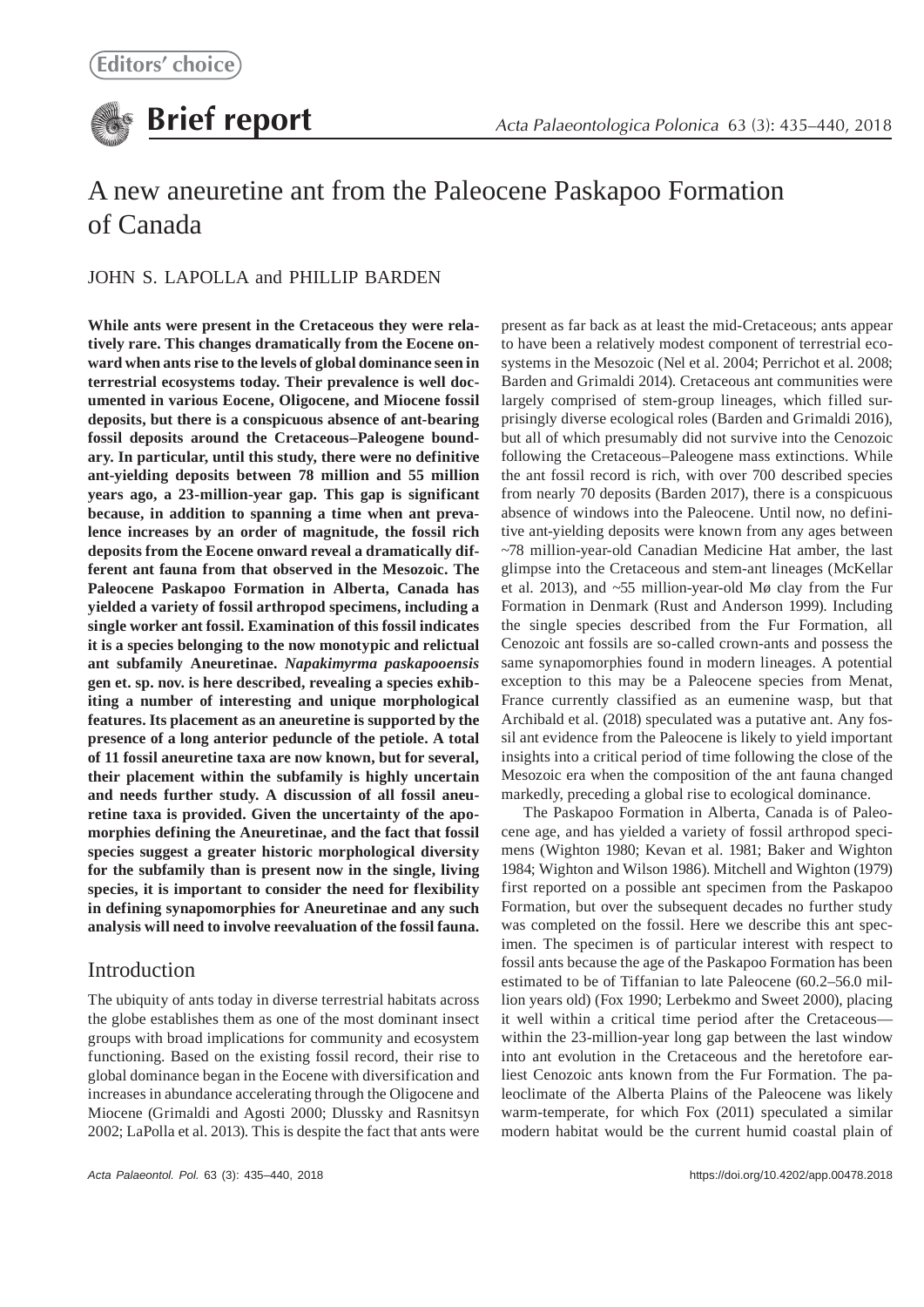

Fig. 1. Map of Western Canada showing type locality (asterisked) of *Napakimyrma paskapooensis*.

the southeastern United States. Based on a collection of largely aquatic adult and larval insect fossils, Mitchell and Wighton (1979) suggested the Blackfalds site where the fossil ant was discovered was a forested backswamp (Fig. 1).

*Institutional abbreviations*.—UAIPC, University of Alberta Invertebrate Paleontology Collection, Edmonton, Canada.

*Other abbreviations*.—APS, length of anterior face of petiolar scale: length of anterior portion of petiole from posterior portion of peduncle to tip of node; GL, maximum gaster length: maximum length of gaster from most anterior to most posterior point; GW, maximum gaster width: maximum length of gaster from most ventral to most dorsal point; HL, head length: maximum length of head in lateral view, excluding mandibles; LHW, lateral head width: maximum width of head in lateral view; ML, mesosoma length: in lateral view, the distance from the posteriormost border of the putative metapleural lobe to the anteriormost border of the pronotum, excluding the neck; PDH, propodeum height: height of the propodeum as measured in lateral view from the base of the metapleuron to the maximum height of the propodeum; PPS, length of posterior face of petiolar scale: length of posterior portion of petiole from tip of node to margin with gaster; PRH, pronotum height: in lateral view, the maximum height from the furthest ventral point of the pronotal margin to the furthest dorsal point of the pronotal margin; TL, total length: HL+ML+GL.

# Material and methods

This study is based on a single compression fossil ant from fine-grained argillaceous limestone of the Paskapoo Formation (Alberta, Canada). The specimen was collected from the Blackfalds site of Mitchell and Wighton (1979; Fig. 1) and is deposited in the University of Alberta Fossil Insect Collection. The fossil specimen was immersed in 95% ethanol for examination and photography. All measurements were taken using a Leica MZ16 dissecting microscope with a stage micrometer, recorded to the nearest 0.001 mm, and rounded to two decimal places for presentation. Digital color images were created using a Q-imaging digital camera attached to a Leica MZ16 dissecting microscope and Syncroscopy Auto-Montage software.

# Systematic palaeontology

Family Formicidae Latreille, 1809

Subfamily Aneuretinae Emery, 1913

### Genus *Napakimyrma* nov.

*Type species*: *Napakimyrma paskapooensis* sp. nov.; by monotypy, see below.

*Etymology*: Combination of the Cree (indigenous people of Alberta) *napaki*, flat and the Greek *myrma*, ant.

*Diagnosis*.—As for the type species by monotypy.

### *Napakimyrma paskapooensis* sp. nov.

#### Fig. 2.

*Etymology*: Toponym for the Paskapoo geological formation.

*Holotype*: UAIPC 6300, part (Fig. 2A–C) and counterpart (the part holds nearly the entire specimen; the counterpart consists of a small portion of the gaster and the faintest outline of part of a leg). Worker specimen laterally compressed.

*Type locality*: Blackfalds Insect and Plant Site, Dennis Wighton site 1, downstream from confluence with Blindman River on left bank of Red Deer River, Alberta, Canada.

*Type horizon*: Tiffanian to late Paleocene (Fox 1990; Lerbekmo and Sweet 2000).

*Diagnosis*.—Large worker ant (TL: 6.8 mm) with extended anterior petiolar peduncle comprising approximately 50% of total petiole length and distinct angular dorsal propodeal margin; dorsal face of the propodeum long; petiolar node very high,  $\sim$ 2/3 of petiole length; petiole with gradually rounded ventral margin.

*Description*.—Laterally compressed worker specimen; overall large (TL: 6.8 mm), but due to preservation details of the cuticle such as sculpturing or setal patterns are not visible. Most head features are not clear but head may have been longer than broad based on appearance in lateral view, antennae not preserved; distal end of mandible visible along with part of an apical and an immediate subapical tooth which appear to be equal in size; anterior face of pronotum rises steeply toward dorsum (at ca. 45° angle); pronotum with prominent rounded dorsum; propleuron appears faintly visible as preserved in lateral view; metanotal area distinctly "v-shaped" with sharp posterior declivity; anterior portion of propodeum with distinct right angle leading to long, flat dorsal face; junction of dorsal and declivitous posterior propodeal faces meet at an obtuse angle; declivitous margin long and steep; propodeum height and length approximately equal. Portions of a single putative foreleg preserved as disarticulated femur, tibia, and portion of the tarsus; femur wide, approximately 2× width of tibia; single tibial spur visible. Metacoxa present and articulated behind and underneath the petiole as preserved. Petiole with long anterior peduncle in-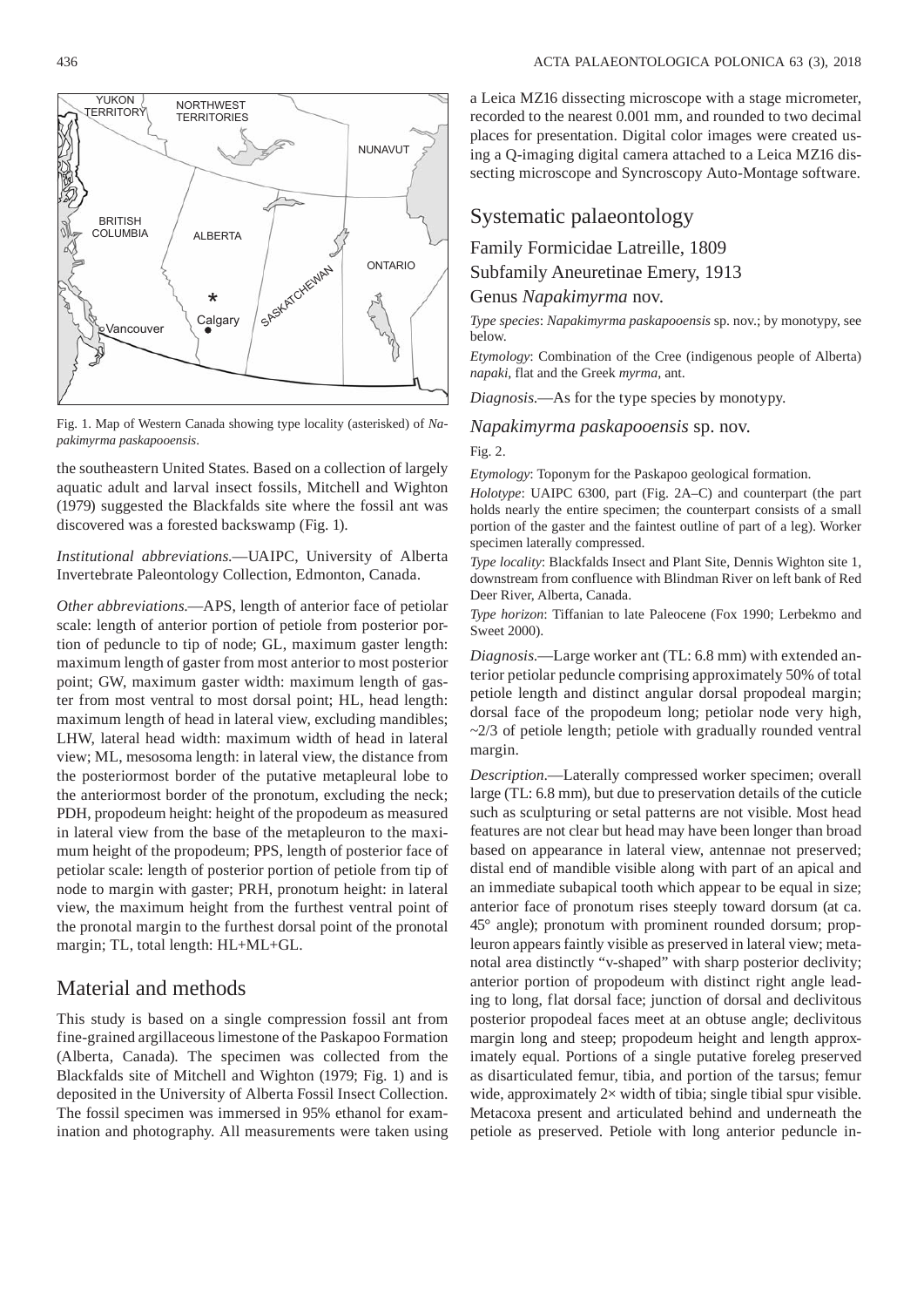

Fig. 2. Aneuretine ant *Napakimyrma paskapooensis* gen. et sp. nov. (holotype UAIPC 6300) from the Paleocene Paskapoo Formation at Dennis Wighton site 1 of Blackfalds Insect and Plant Site. Automontage generated photographs (**A**, **B**), line drawing (**C**).

protibia

profemur

mandibles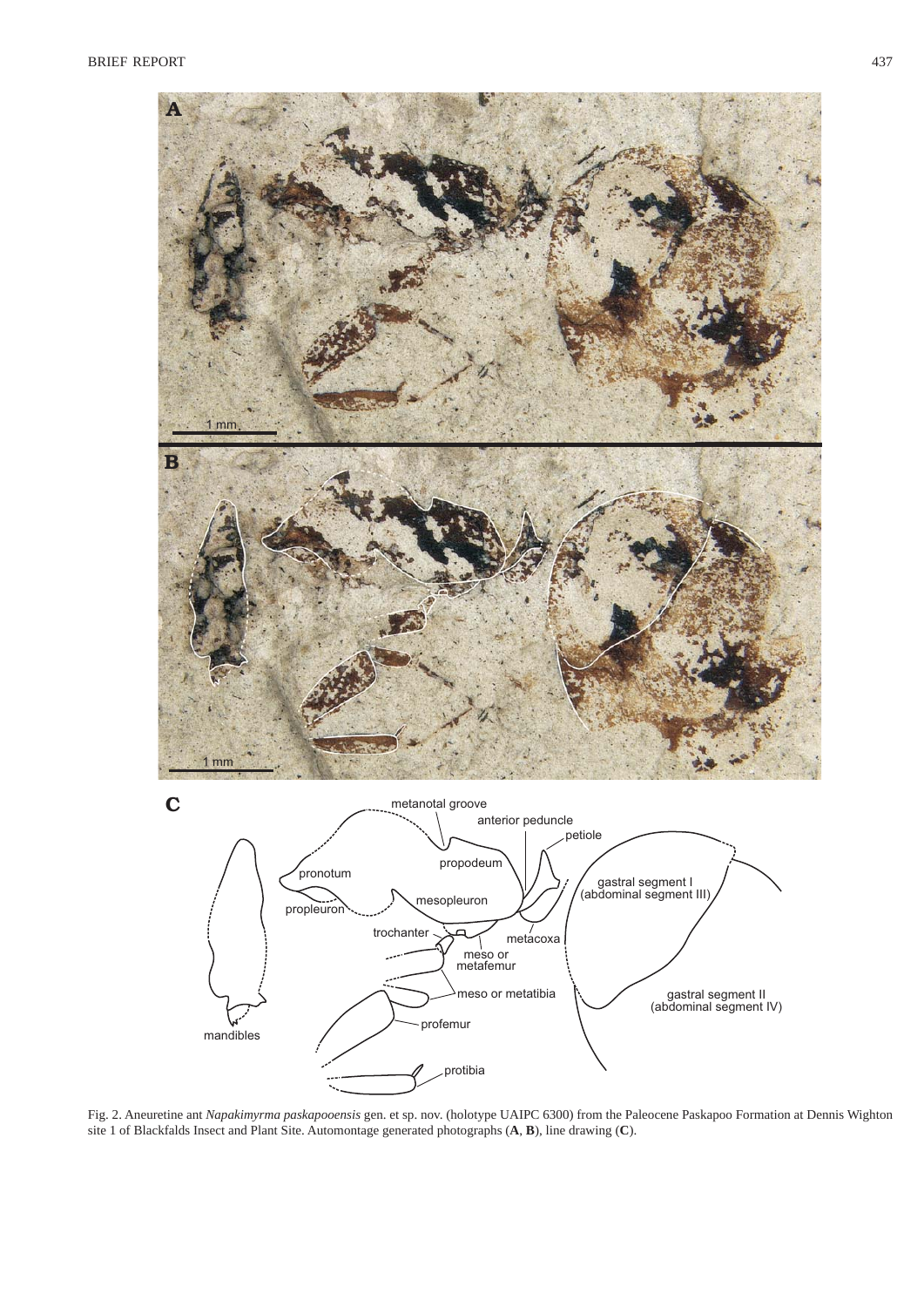| Taxon                       | Locality                          | Age           | Reference                                |
|-----------------------------|-----------------------------------|---------------|------------------------------------------|
| Cananeuretus occidentalis** | Medicine Hat Amber                | $84.9 - 70.6$ | Engel and Grimaldi 2005                  |
| Napakimyrma paskapooensis   | Paskapoo Formation                | $60.2 - 56.0$ | this study                               |
| Mianeuretus eocenicus*      | Green River                       | $53.5 - 48.5$ | Dlussky and Rasnitsyn 2002               |
| Aneuretellus deformis**     | Sakhalin Amber                    | $47.8 - 41.3$ | Dlussky 1988                             |
| Paraneuretus longicornis    | <b>Baltic Amber</b>               | $47.8 - 41.3$ | Wheeler 1915                             |
| Paraneuretus tornquisti     | <b>Baltic Amber</b>               | $47.8 - 41.3$ | Wheeler 1915                             |
| Pityomyrmex tornquisti*     | <b>Baltic Amber</b>               | $47.8 - 41.3$ | Wheeler 1915; Dlussky and Rasnitsyn 2002 |
| Protaneuretus succineus     | <b>Baltic Amber</b>               | $47.8 - 41.3$ | Wheeler 1915                             |
| Paraneuretus dubovikoffi*   | Bol'shaya Svetlovodnaya           | $37.2 - 33.9$ | Dlussky et al. 2015                      |
| Mianeuretus mirabilis*      | <b>Florissant</b>                 | $37.2 - 33.9$ | Carpenter 1930                           |
| Britaneuretus anglicus*     | Bouldnor Formation, Isle of Wight | $37.2 - 33.9$ | Cockerell 1915; Antropov et al. 2014     |

Table 1. Described fossil anueretine taxa. \* indicates large uncertainty regarding subfamily placement based on assumption of long anterior peduncle as a synapomorphy for Anueretinae; \*\* indicates plausible but unconfirmed placement.

clined ventrally; petiolar node large and triangular; ventral margin of petiole slightly concave underneath node; petiole height at its greatest approximately 2/3 petiole length; gaster large and rotund; G1–G3 are visible on specimen. Measurements (in mm): TL, 6.8; HL, 1.57; LHW, 0.55; ML, 2.42; PRH, 1.14; PDH, 0.72; APS, 0.33; PPS, 0.35; GW, 2.39; GL, 2.81.

*Remarks.—*Because the gastral cuticle is significantly less rigid than that of thoracic segments in ants, the large size of the gaster appears to be largely preservational. The femur is probably distorted too, appearing wider than it would have been in life. This species is diagnosable from all other North American fossil ants by an extended anterior peduncle, sinuous ventral margin of petiole and angular dorsal propodeal margin.

*Stratigraphic and geographic range*.—Type locality and horizon only.

# Concluding remarks

There are three morphological apomorphies known for the Aneuretinae following Bolton (2003) and Boudinot (2015): (i) petiole with a long anterior peduncle; (ii) helcium attached high on anterior face of first gastral segment; (iii) postsclerites of first gastral segment (abdominal segment III) reduced. These apomorphies, however, are based largely on the extant *Aneuretus simoni* Emery, 1893, the only extant species known within the subfamily. For the discussion below we exclude *Burmomyrma rossi* Dlussky, 1996 (known from a single partial alate specimen from Burmese amber) from the Aneuretinae. Lucena and Melo (2018) provide convincing evidence that this species is not in fact an ant but rather belongs in the Falsiformicidae. Despite the fact there are now eight fossil genera formally placed within the Aneuretinae, there is disagreement regarding the validity of these extinct taxa, which may change the interpretation of apomorphies for aneuretines (Bolton 2003; Boudinot 2015). According to Boudinot (2015) only *Paraneuretus* and *Protaneuretus*, both known from Baltic amber, can be definitively ascribed to the Aneuretinae. If we consider the controversial placement of several of the fossil genera, apomorphies for the aneuretines become less certain, except perhaps for the petiole possessing a long anterior peduncle. In total, there are now 11 described aneuretine species from eight fossil deposits (Table 1) and indeed many of these assignments are not supported by the synapomorphies identified by Bolton (2003), particularly the elongated anterior peduncle. *Cananeuretus occidentalis* Engel and Grimaldi, 2005 from Campanian Medicine Hat amber of Canada appears to possess an elongate anterior peduncle however no clear lateral view is possible (Engel and Grimaldi 2005). *Aneuretellus deformis* Dlussky, 1988 from Russian Sakhalin amber possesses a slight or absent petiole node as figured, and so may possess an elongate peduncle, there are however, no images of the specimen itself (Dlussky 1988). It is worth noting that until recently Sakhalin amber was thought to be of Paleocene age, but a recent revaluation of the chironomid fauna of the deposit has suggested it may be of Eocene origin (Baranov et al. 2015). *Mianeuretus eocenicus* Dlussky and Rasnitsyn, 2002 from Green River is visible from above only preventing a clear assessment of petiole structure. From Baltic amber, *Paraneuretus* and *Protaneuretus succineus* Wheeler, 1915 appear as the clearest aneuretine taxa with definitively elongate peduncles. *Pityomyrmex tornquisti*  Wheeler, 1915 from Baltic amber was originally placed within Dolichoderinae (Wheeler 1915) and later moved to Aneuretinae by Dlussky and Rasnisyn (2009), although the type is lost and neither the figure nor description indicate the structure of the petiole. Unlike its Baltic congener, *Paraneuretus dubovikoffi* Dlussky, Rasnitsyn, and Perfilieva, 2015 from Bol'shaya Svetlovodnaya in Russia is described as possessing a "short peduncle" and, while the figured specimen possesses an aneuretine-like petiole, there are no images of the specimen itself (Dlussky et al. 2015). *Mianeuretus mirabilis* Carpenter, 1930 from the Florissant Formation is preserved with a dorsal view only, restricting interpretations for petiole shape. *Britaneuretus anglicus* Cockerell, 1915 from the Bouldnor Formation was first described by Cockerell (1915) as *Dolichoderus anglicus* Cockerell, 1915 within the Dolichoderinae and recently placed within Aneuretinae by Dlussky and Perfilieva (2014) although described with "no petiolar node" and thus no peduncle. For our purposes here we will only consider *Paraneuretus longicornis* Wheeler, 1915, *Paraneuretus tornquisti* Wheeler, 1915, and *Protaneuretus succineus* Wheeler, 1915 plus *Aneuretus* as belonging to the Aneuretinae, while *Aneuretellus deformis*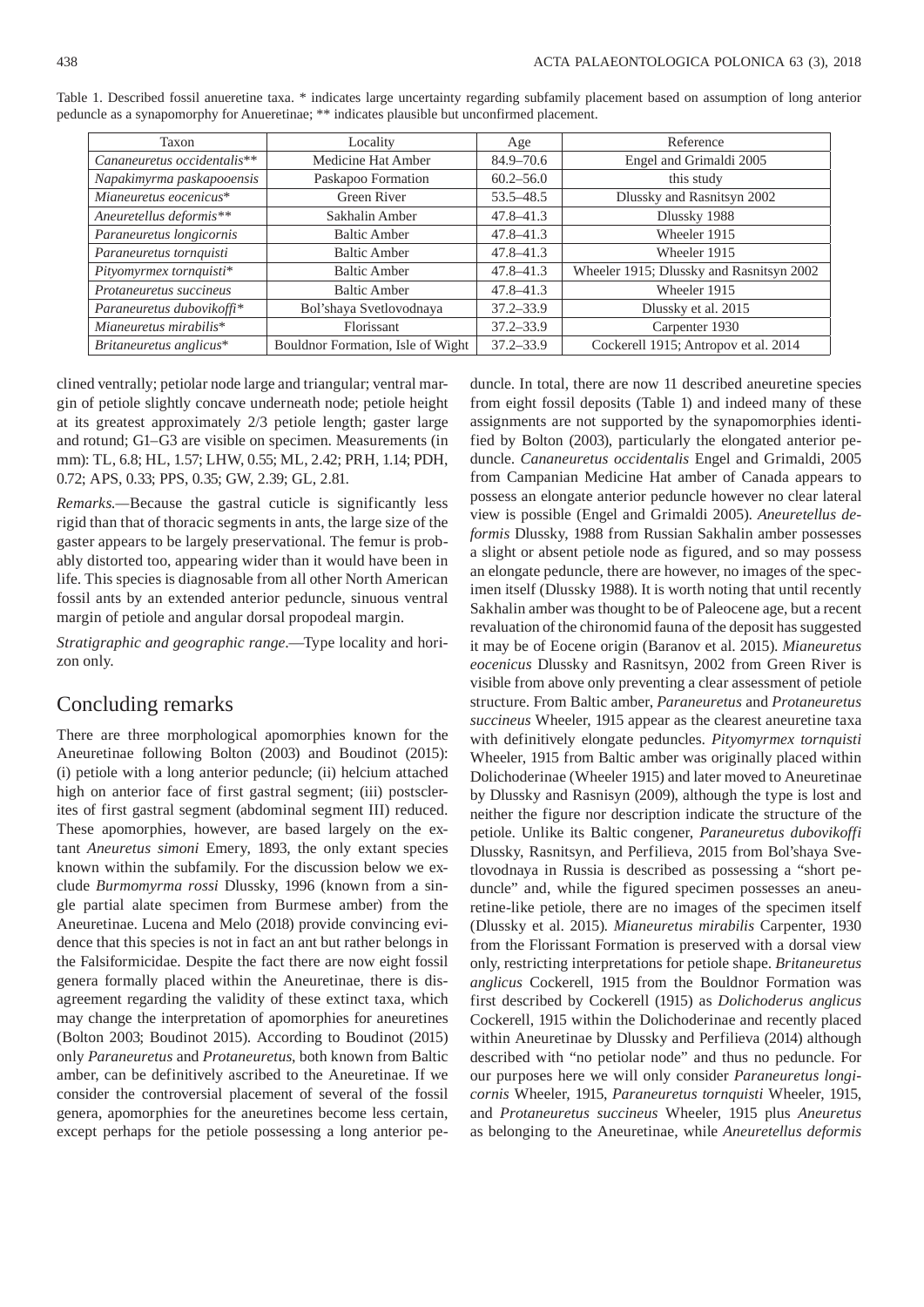Dlussky, 1988 and *Cananeuretus occidentalis* Engel and Grimaldi, 2005 represent potential members of the subfamily that may be confirmed with further study.

Our placement of *N*. *paskapooensis* within the Aneuretinae is based primarily on the structure of the petiolar peduncle. There are no other subfamily placements that would accommodate the anterior peduncle coupled with an absence of other subfamilial synapomorphies (e.g., a constricted gaster indicating the specimen as potential member of the Ponerinae) observed in *N. paskapooensis*. Also, as is seen in *Aneuretus*, *Paraneuretus*, and *Protaneuretus* the peduncle is attached very low to the propodeum and is directed dorsally. The placement of the helcium is high in *Aneuretus* and *Protaneuretus*, but not in *Paraneuretus*. It appears the helcium is not placed high in *N. paskapooensis* either, but given the condition of the gaster it is difficult to be certain of its actual placement. Additionally, the overall shape of the mesosoma of *N. paskapooensis* resembles that of *Aneuretus*  and *Paraneuretus*, in particular the angular anterior face of the propodeum is similar to *A. simoni* Emery, 1893. *Napakimyrma paskapooensis* has some unique morphological features worth noting. The dorsal face of the propodeum is unusually long, and this does not appear to be due to preservation but rather a reflection of its true shape. The node of the petiole is also very high, certainly the highest observed among any other aneuretines, although this could be exaggerated by preservational distortion. The high petiolar node and very large and round gaster initially suggested possible placement within the Formicinae, but the anterior petiolar peduncle combined with a petiole node height that is nearly equal to the total petiole length is unlike anything seen among the formicines. These unique features may hint at a greater historic diversity for the now monotypic Aneuretinae. As additional potential aneuretine fossil material is uncovered, it is important to consider the need for flexibility in defining synapomorphies for a presently relictual lineage that likely exhibited greater morphological variation in the past.

The placement of *N. paskapooensis* within Aneuretinae makes it the oldest known Cenozoic ant from any subfamily. There are at least four relatively diverse Cenozoic rock fossil deposits that contain ant fossils: Florissant (Carpenter 1930), Green River (Dlussky and Rasnitsyn 2002), Kishenehn (LaPolla and Greenwalt 2015), and Okanagan Highlands (Archibald et al. 2006, 2018). There are three other fossil aneuretines described from North American deposits: *Cananeuretus occidentalis* Engel and Grimaldi, 2005 from Canadian amber (Engel and Grimaldi 2005) and one species each of *Mianeuretus* from the Florissant (Carpenter 1930) and from the Green River (Dlussky and Rasnitsyn 2002) (but see above). Given the definitive presence of aneuretines from Baltic amber, their presence within the Eocene of North America remains plausible but the fossils warrant further investigation. Certainly, the discovery here of a Paleocene aneuretine increases the need to understand the diversity of the subfamily through time. Given the lack of Paleocene ant fossils, additional material from the Paskapoo will provide other windows into the fossil ant fauna which will ultimately provide a sharper picture of ant evolution at the beginning of the Cenozoic.

**Acknowledgements**.—We would like to thank Lindsey Leighton and Danny Shpeley (both University of Alberta, Edmonton, Canada) for their assistance in procuring the specimen for examination and study. Dale Greenwalt (Smithsonian Institution, Washington DC, USA) provided encouragement and contacts critical for initiation of the project. We thank Vincent Perrichot (Université de Rennes, France) and Alexander Radchenko (National Academy of Sciences of Ukraine, Kiev, Ukraine) for thoughtful and helpful reviews of the original manuscript. This project was supported in part by a grant from the American Philosophical Society awarded to JSL.

## References

- Archibald, S.B., Cover, S.P., and Moreau, C.S. 2006. Bulldog ants of the Eocene Okanagan Highlands and history of the subfamily (Hymenoptera: Formicidae: Myrmeciinae). *Annals of the Entomological Society of America* 99: 487–523.
- Archibald, S.B., Rasnitsyn, A.P., Brothers, D.J., and Mathewes, R.W. 2018. Modernisation of the Hymenoptera: ants, bees, wasps, and sawflies of the early Eocene Okanagan Highlands of western North America. *The Canadian Entomologist* 150: 205–257.
- Baker, G. and Wighton, D. 1984. Fossil aquatic oribatid mites (Acari: Oribatida: Hydrozetidae: *Hydrozetes*) from the Paleocene of south-central Alberta, Canada. *The Canadian Entomologist* 116: 773–775.
- Baranov, V., Andersen, T., and Perkovsky, E.E. 2015. Orthoclads from Eocene Amber from Sakhalin (Diptera: Chironomidae, Orthocladiinae). *Insect Systematics & Evolution* 46: 359–378.
- Barden, P. 2017. Fossil ants (Hymenoptera: Formicidae): ancient diversity and the rise of modern lineages. *Myrmecological News* 14: 1–30.
- Barden, P. and Grimaldi, D. 2014. A diverse ant fauna from the mid-Cretaceous of Myanmar (Hymenoptera: Formicidae). *PLoS ONE* 9: e93627.
- Barden, P. and Grimaldi, D. 2016. Adaptive radiation in socially advanced stem-group ants from the Cretaceous. *Current Biology* 26: 515–521.
- Bolton, B. 2003. Synopsis and classification of Formicidae. *Memoirs of the American Entomological Institute* 71: 1–370.
- Boudinot, B.E. 2015. Contributions to the knowledge of Formicidae (Hymenoptera, Aculeata): a new diagnosis of the family, the first global male-based key to subfamilies, and a treatment of early branching lineages. *European Journal of Taxonomy* 120: 1–62.
- Carpenter, F.M. 1930. The fossil ants of North America. *Bulletin of the Museum of Comparative Zoology* 70: 1–66.
- Cockerell, T.D.A. 1915. British fossil insects. *Proceedings of the United States National Museum* 49: 469–99.
- Dlussky, G.M. 1988. Ants of (Paleocene?) Sakhalin amber. *Paleontological Journal* 22: 50–61.
- Dlussky, G.M. 1996. Ants (Hymenoptera: Formicidae) from Burmese amber. *Paleontological Journal* 30: 449–454.
- Dlussky, G.M. and Perfilieva, K.S. 2014. Superfamily Formicoidea Latreille, 1802. *In*: A.V. Antropov, S.A. Belokobylskij, S.G. Compton, G.M. Dlussky, A.I, Khalaim, V.A, Kolyada, M.A, Kozlov, K.S. Perfilieva, and A.P. Rasnitsyn (eds.), The Wasps, Bees and Ants (Insecta: Vespida = Hymenoptera) from the Insect Limestone (Late Eocene) of the Isle of Wight, UK. *Earth and Environmental Science Transactions of the Royal Society of Edinburgh* 104: 335–446.
- Dlussky, G.M. and Rasnitsyn, A.P. 2002. Ants (Hymenoptera: Formicidae) of formation Green River and some other Middle Eocene deposits of North America. *Russian Entomological Journal* 11: 411–436.
- Dlussky, G.M. and Rasnitsyn, A.P. 2009. Ants (Insecta: Vespida: Formicidae) in the Upper Eocene amber of central and eastern Europe. *Paleontological Journal* 43: 1024–1042.
- Dlussky, G.M., Rasnitsyn, A.P., and Perfilieva, K.S. 2015. The ants (Hymenoptera: Formicidae) of Bol'shaya Svetlovodnaya (Late Eocene of Sikhote-Alin, Russian Far East). *Caucasian Entomological Bulletin* 11: 131–152.
- Emery, C. 1893. Untitled contribution introduced by: "M.C. Emery, de Bologne, envoie les diagnoses de cinq nouveaux genres de Formicides".